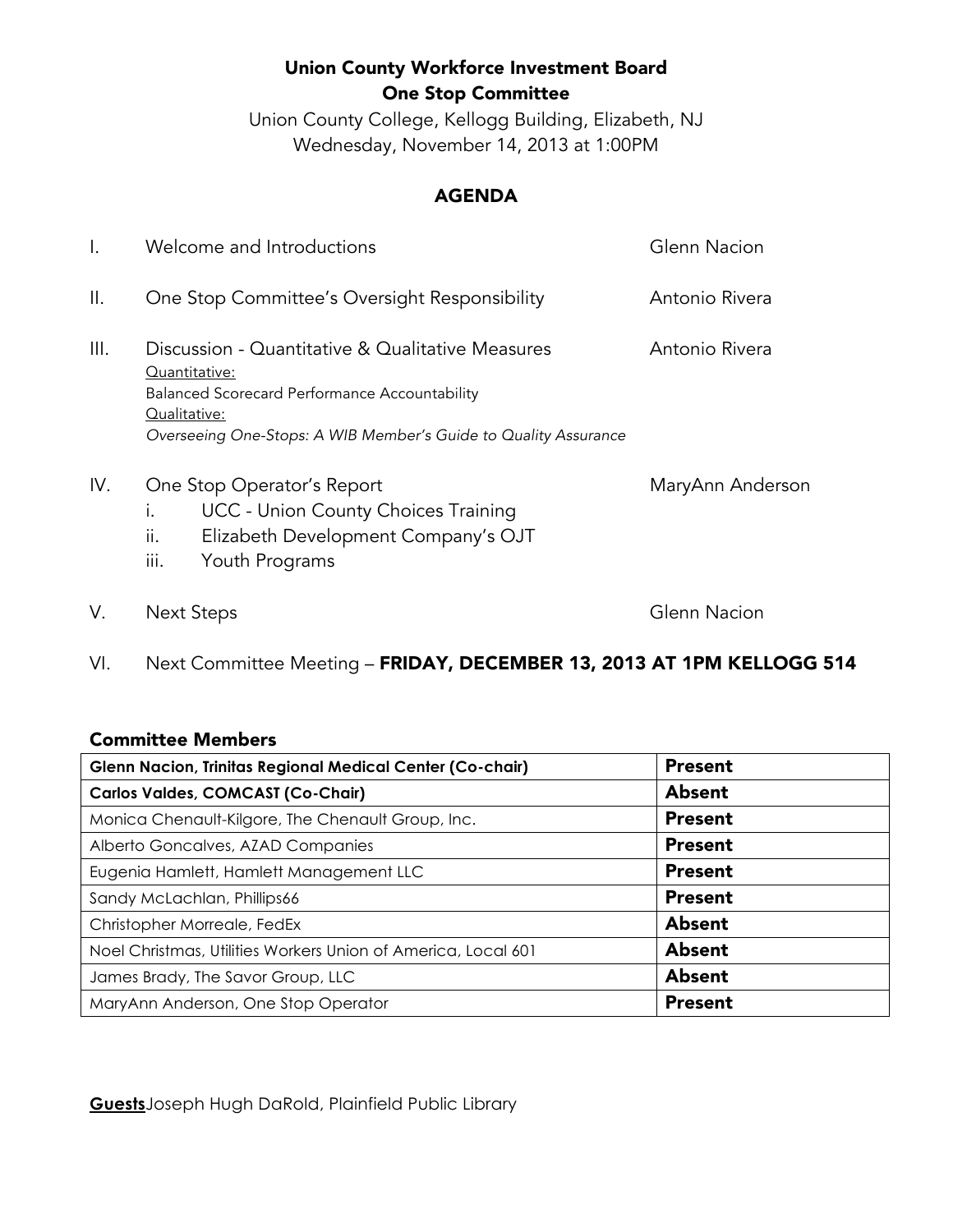# Union County Workforce Investment Board One Stop Committee

Union County College, Kellogg Building, Elizabeth, NJ Wednesday, November 14, 2013 at 1:00PM

#### **Staff**

Antonio Rivera, Director, Workforce Investment Board Philip Kandl, Staff, Workforce Investment Board

#### **Meeting Summary**

- 1. The meeting was called to order by Mr. Glenn Nacion at 1:05 pm. Mr. Nacion welcomed all attendees and self introductions followed. Mr. Nacion gave a brief overview of the committee's responsibilities.
- 2. Mr. Rivera reported that the One-Stop Committee was important as it was charged with the oversight of the One-Stop Career System. Mr. Rivera reported that the One-Stop Career Center System had performed well as gauged by Workforce Investment Act (WIA)metrics: the One-Stop had passed all nine (9) WIA Common Measures for PY 2012. Mr. Rivera explained that the committee had an important role to validate and improve the service delivery of the One-Stop Career Center System.
- 3. Ms. MaryAnn Anderson explained the Common Measures and stated that there was an emphasis on placing clients in training in demand occupations to better ensure employment after training.
- 4. Mr. Philip Kandl explained the "Balanced Scorecard: One-Stop Performance Accountability" evaluation document contained in the meeting package. The One-Stop evaluation was targeted for Program Year 2012. Mr. Rivera reported that the "Balanced Scorecard" reflected the State's performance metrics as presented in the State's strategic planning documents. Mr. Rivera also stated that the evaluation data will help identify strengths and weaknesses and move the system forward.
- 5. Mr. Rivera emphasized the need for the "Balanced Scorecard" data to render a quantitative snapshot of the system. Mr. Rivera stated that it was important to know if occupational training was directly related to job placement, which would validate the funding spent on training.
- 6. Ms. Anderson suggested that service providers should also be evaluated on the quality of training and job placement performance. The committee agreed.
- 7. Ms. Anderson also suggested that feedback should be elicited from all One-Stop customers as there were a number of One-Stop Partners in the One-Stop Career System. Mr. Nacion asked if the evaluation of One-Stop Partners not under the WIB's funding purview was beyond the scope of the Workforce Investment Board. Mr. Rivera responded that as a first step the Committee should focus on services funded under the Workforce Investment Board. The Committee agreed.